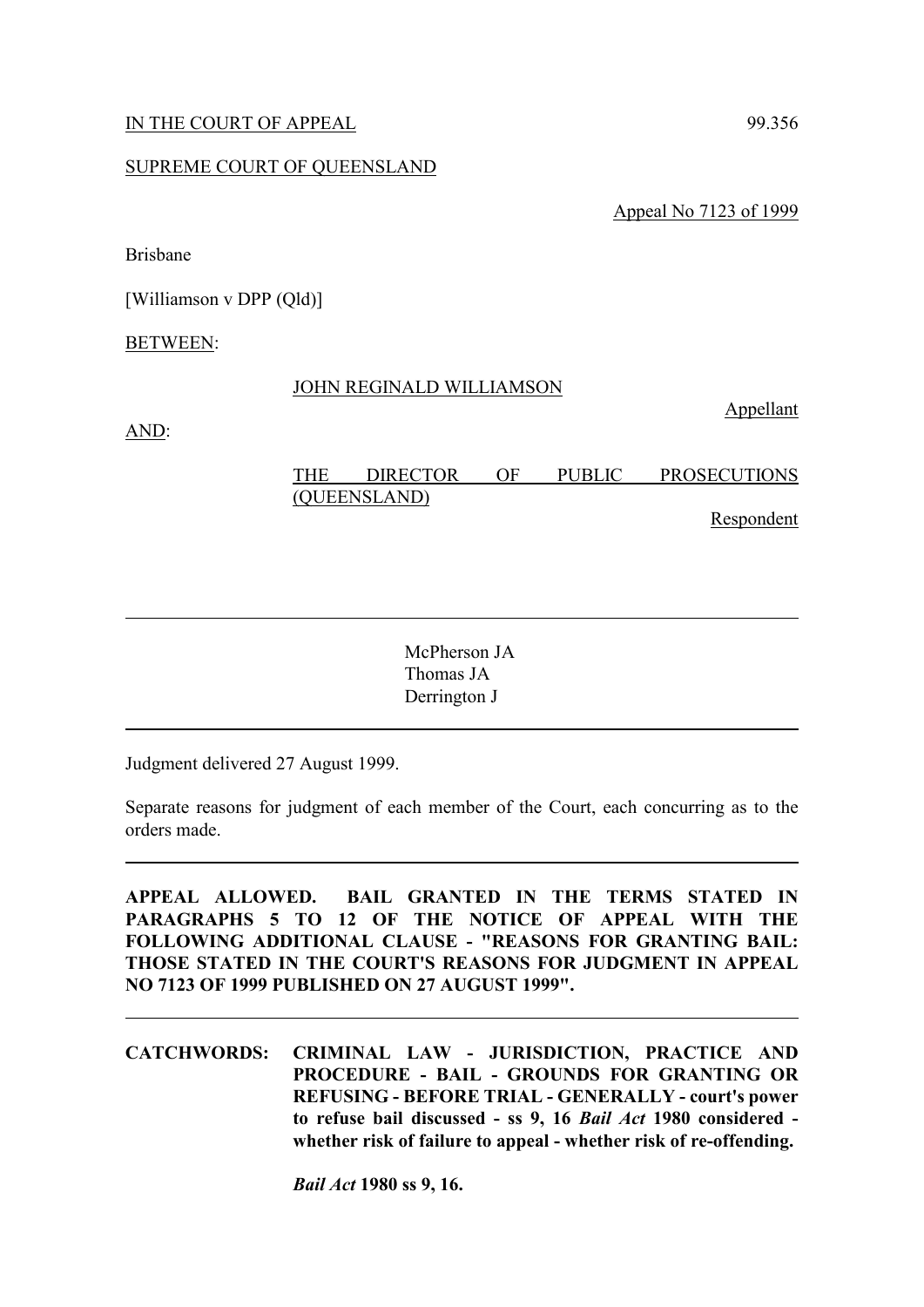# *House v The King* **(1936) 55 CLR 499 applied**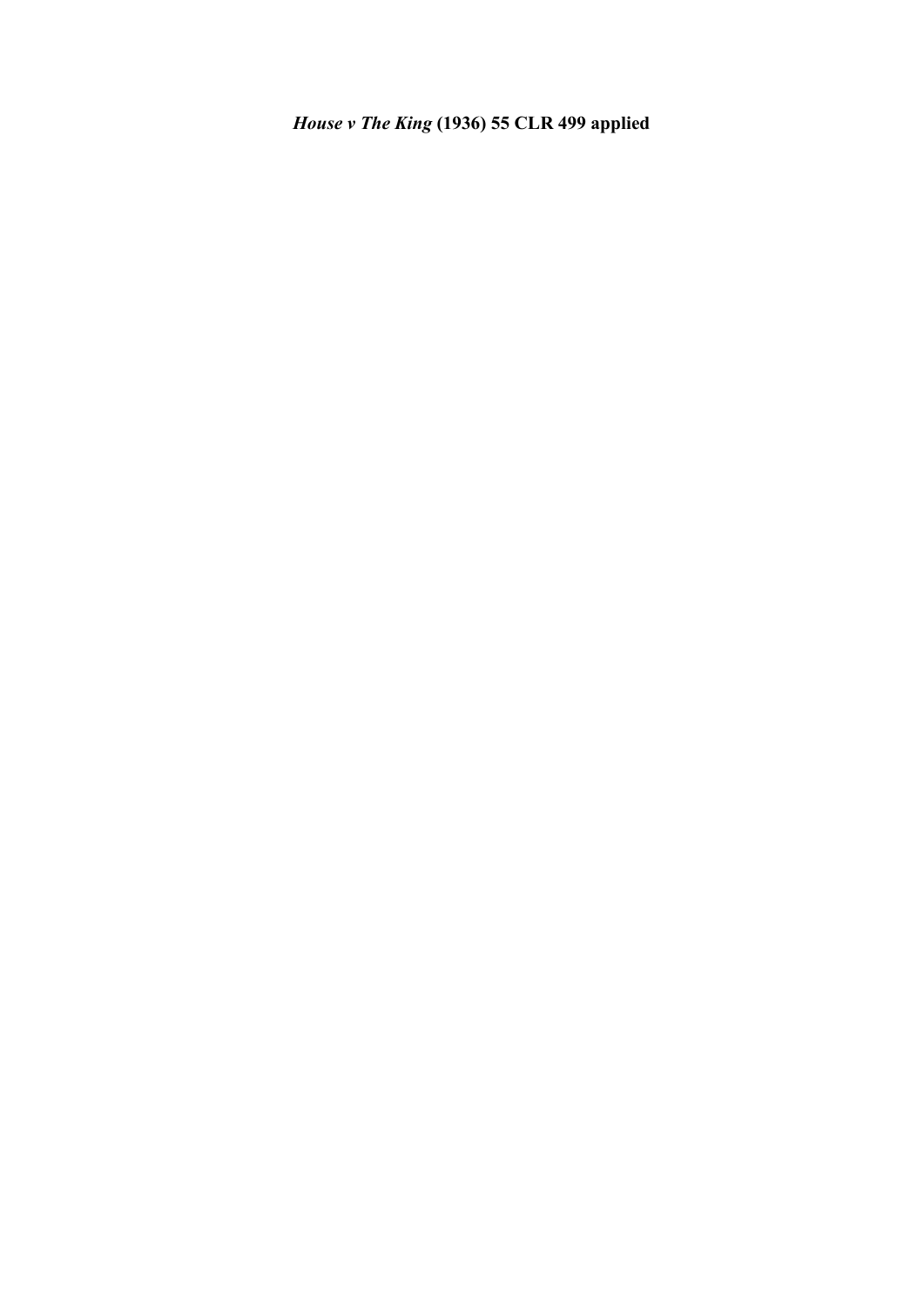| Counsel:      | Mr A Glynn SC for the appellant.<br>Mr M Byrne QC for the respondent.                                     |
|---------------|-----------------------------------------------------------------------------------------------------------|
| Solicitors:   | Robertson O'Gorman for the appellant.<br>Director of Public Prosecutions (Queensland) for the respondent. |
| Hearing Date: | 18 August 1999.                                                                                           |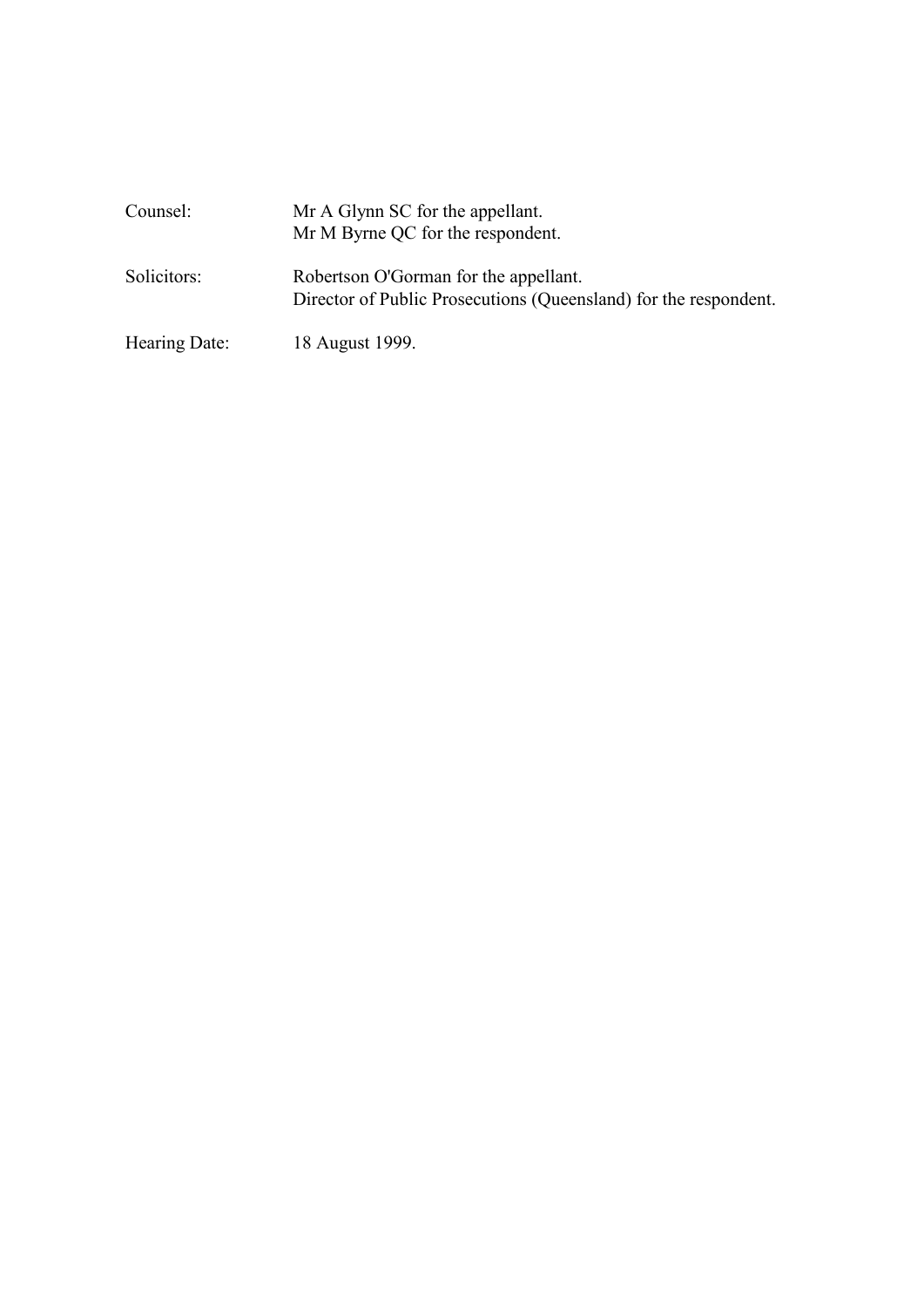# IN THE COURT OF APPEAL

## SUPREME COURT OF QUEENSLAND

Appeal No 7123 of 1999

Brisbane

Before McPherson JA Thomas JA Derrington J

[Williamson v DPP (Qld)]

BETWEEN:

# JOHN REGINALD WILLIAMSON

Appellant

AND:

# THE DIRECTOR OF PUBLIC PROSECUTIONS (QUEENSLAND) **Respondent**

# **REASONS FOR JUDGMENT - McPHERSON JA**

## **Judgment delivered 27 August 1999**

1 I agree with the reasons of Thomas JA for allowing the appeal in this case, and

with the order that is proposed by his Honour with respect to bail.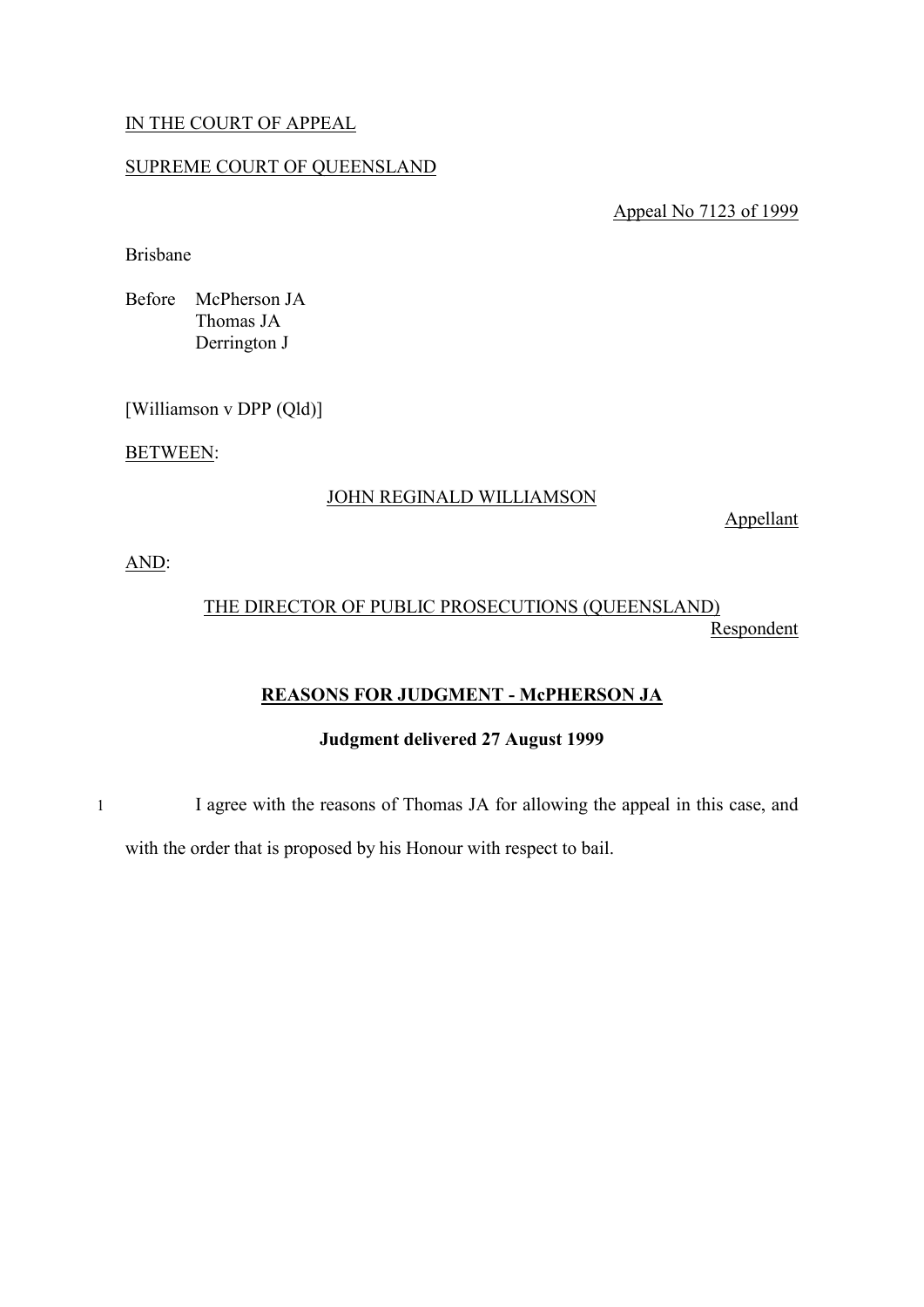# IN THE COURT OF APPEAL

#### SUPREME COURT OF QUEENSLAND

Appeal No. 7123 of 1999

Brisbane

Before McPherson JA Thomas JA Derrington J

[Williamson v DPP (Qld)]

BETWEEN:

#### JOHN REGINALD WILLIAMSON

AND:

THE DIRECTOR OF PUBLIC PROSECUTIONS (QUEENSLAND)

Respondent

Appellant

# **REASONS FOR JUDGMENT - THOMAS JA**

## **Judgment delivered 27 August 1999**

1 On 19 July 1999 the appellant was arrested on charges arising out of an incident which had occurred on the afternoon of 16 February 1999 involving the breaking and entering of premises at Camp Hill. The incident culminated in a physical attack upon the owner of the premises and the stealing of a considerable quantity of valuable property. The appellant was remanded in custody, and on 30 July 1999 applied to a Supreme Court judge in chambers seeking bail. His application was refused. This is his appeal against that refusal.

2 The relevant charges are armed robbery with violence in company, entering a dwelling with intent, disabling to commit a crime, stealing, deprivation of liberty, serious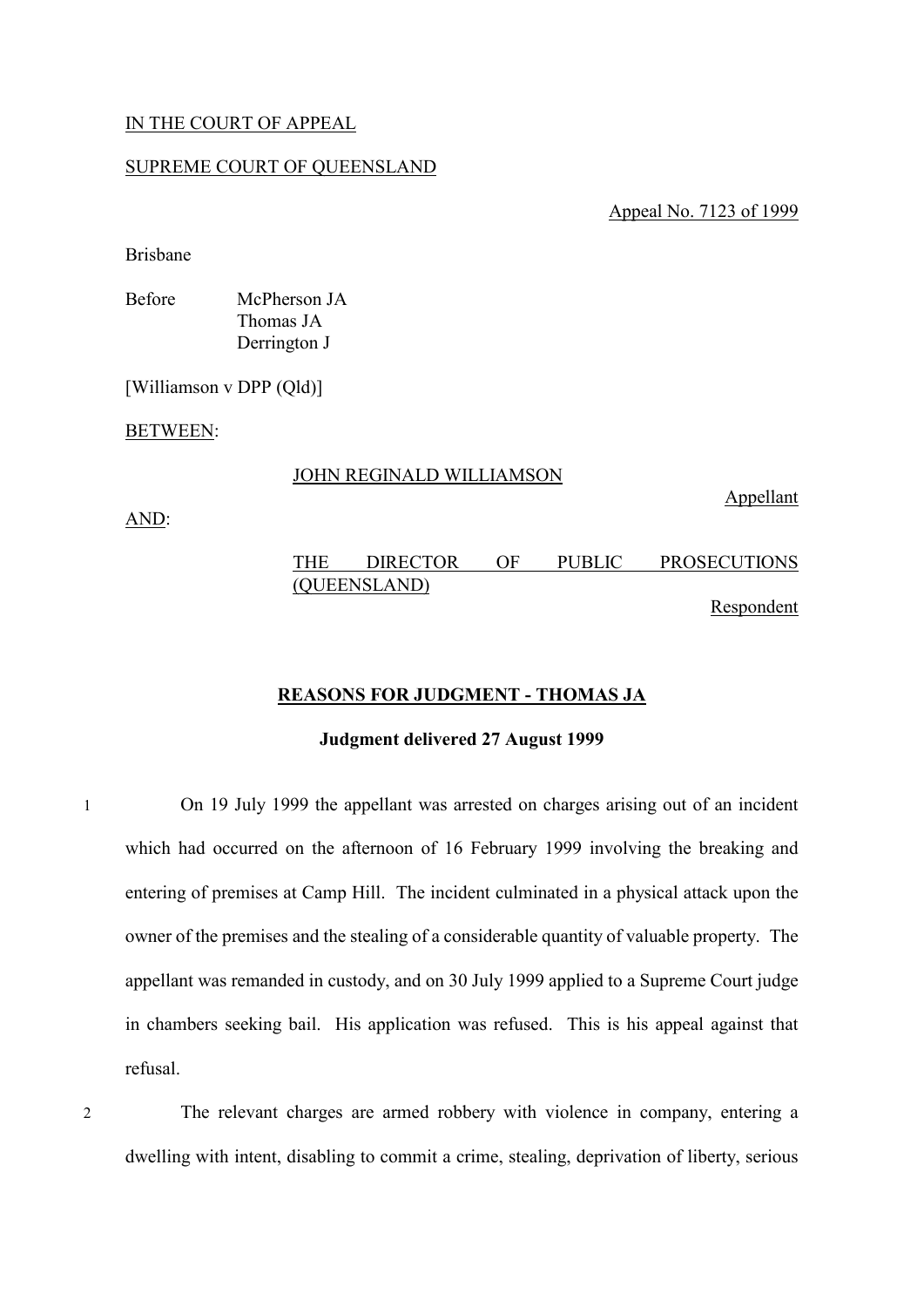assault (ie on a female over 60 years old) and unlawful use of a motor vehicle with a circumstance of aggravation.

# **Strength of the Crown case**<sup>1</sup>

3 The appellant was not physically involved in entering the premises or the events that occurred therein. The allegations against him are that he counselled and procured two other men to break and enter the premises and obtain property so that one of those men could pay a debt of \$1,500 owed to the appellant for drugs ("speed") supplied by the appellant. It is further alleged that the appellant aided the two offenders to commit the crimes in question by driving them to the scene in his (the appellant's) motor vehicle, and by meeting them later and retrieving them and the proceeds of the stealing.

4 The complainant is a 63 year old widow who arrived home late in the afternoon to find that two men had broken through security bars on her house and were inside her premises. When she confronted them they reacted violently and threatened her with death if she did not comply with their demands. One of the men was armed with a metal bar. A pillow case was pulled over her head and tightened to the extent that she had trouble breathing. She was subjected to threats and foul language. The men were in the house for over an hour and eventually left the complainant tied up, making away with the stolen property in her car. Property in excess of \$100,000 was stolen as well as personal treasures including items such as antiques and items of sentimental value.

<sup>1</sup> See *Bail Act* 1980 s16(2)(d).

<sup>5</sup> One of the men who committed these offences, Mr Boswell, has been dealt with. He provided a statement implicating the appellant and was sentenced under the procedure provided by s13A of the *Penalties and Sentences Act* 1992, presumably obtaining some benefit for his cooperation in that respect. Apart from his evidence against the appellant,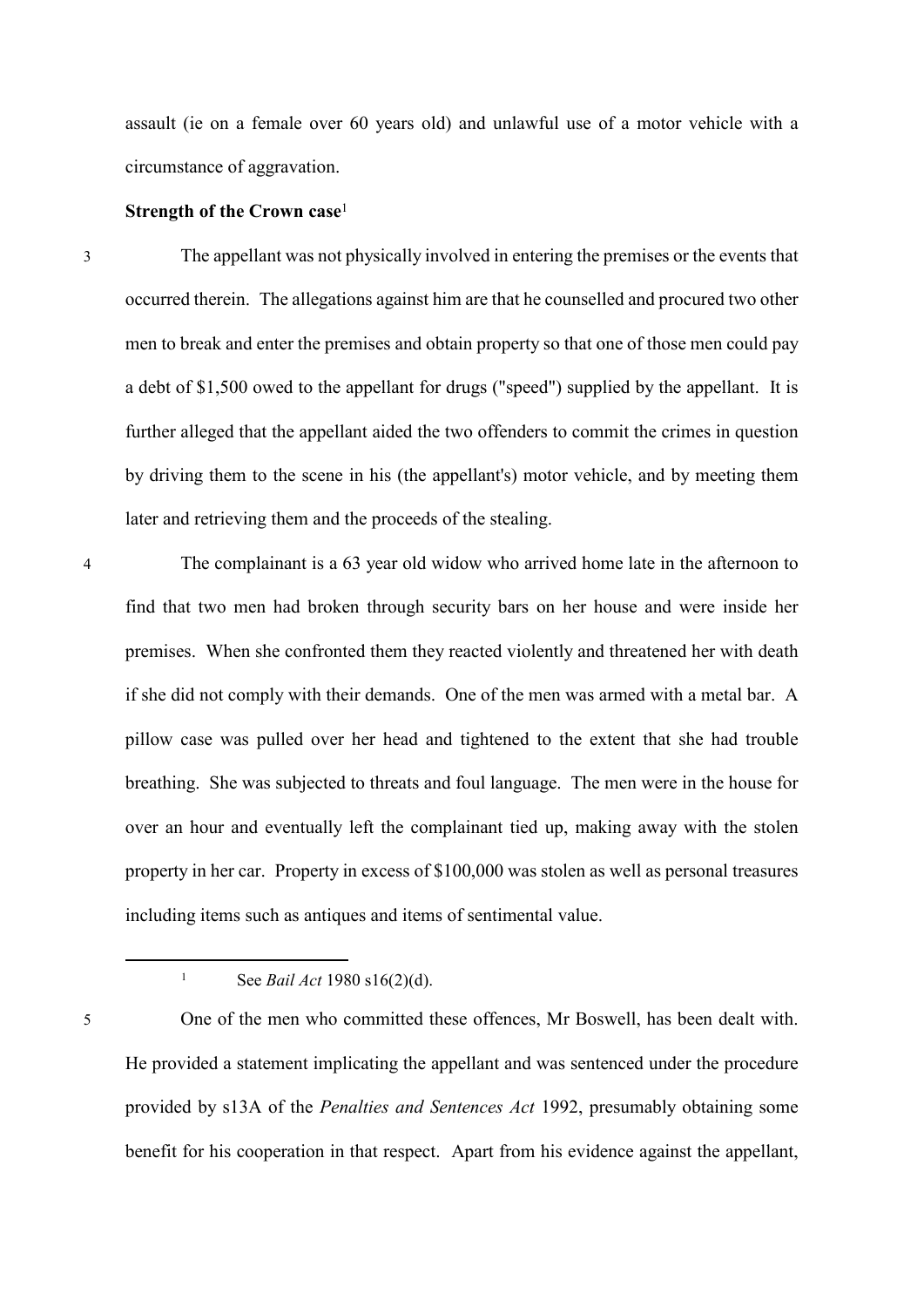the only evidence implicating the appellant is the observation of a neighbour who observed the appellant's four wheel drive vehicle "surveilling" the house in a manner similar to that which the accomplice describes.

6 The statement provided by Mr Boswell alleges that not long before the commission of the crime Mr Boswell's brother, in the presence of Mr Boswell and the appellant, mentioned that he had recently painted a house that had antiques in it. His brother would not initially tell Mr Boswell the address, but Mr Boswell eventually ascertained where it was. As stated above, Mr Boswell was indebted to the appellant for \$1,500 for "speed" supplied by the appellant. Mr Boswell describes the appellant as "a major speed dealer in the area". The appellant told him that if he got him some of the antiques that would cancel out the debt. There were subsequent conversations about clearing the debt and Mr Boswell's statement continues "I thought he meant that if I was to go and break into this place and get him some antiques that he would take them as payment". Further encouragement from the appellant included an offer of transport to the place and the provision of a bar and gloves and eventually driving past the house a few times before he dropped Mr Boswell and the other man off about three houses down the road. The arrangement was that Mr Boswell would ring the appellant on a mobile telephone when they had finished, that they were to get to somewhere else and that the appellant would then pick them up.

7 Boswell and his assistant (one Shane Bate) believed that no-one was home. They knocked on the door a couple of times and yelled to confirm this. No-one answered and they gained access by using the metal bar as a lever to remove a bolt between a screen and a window. They assembled a number of items of property inside the house and decided to attempt to carry out a small safe as well as various chattels. They were trying to find a key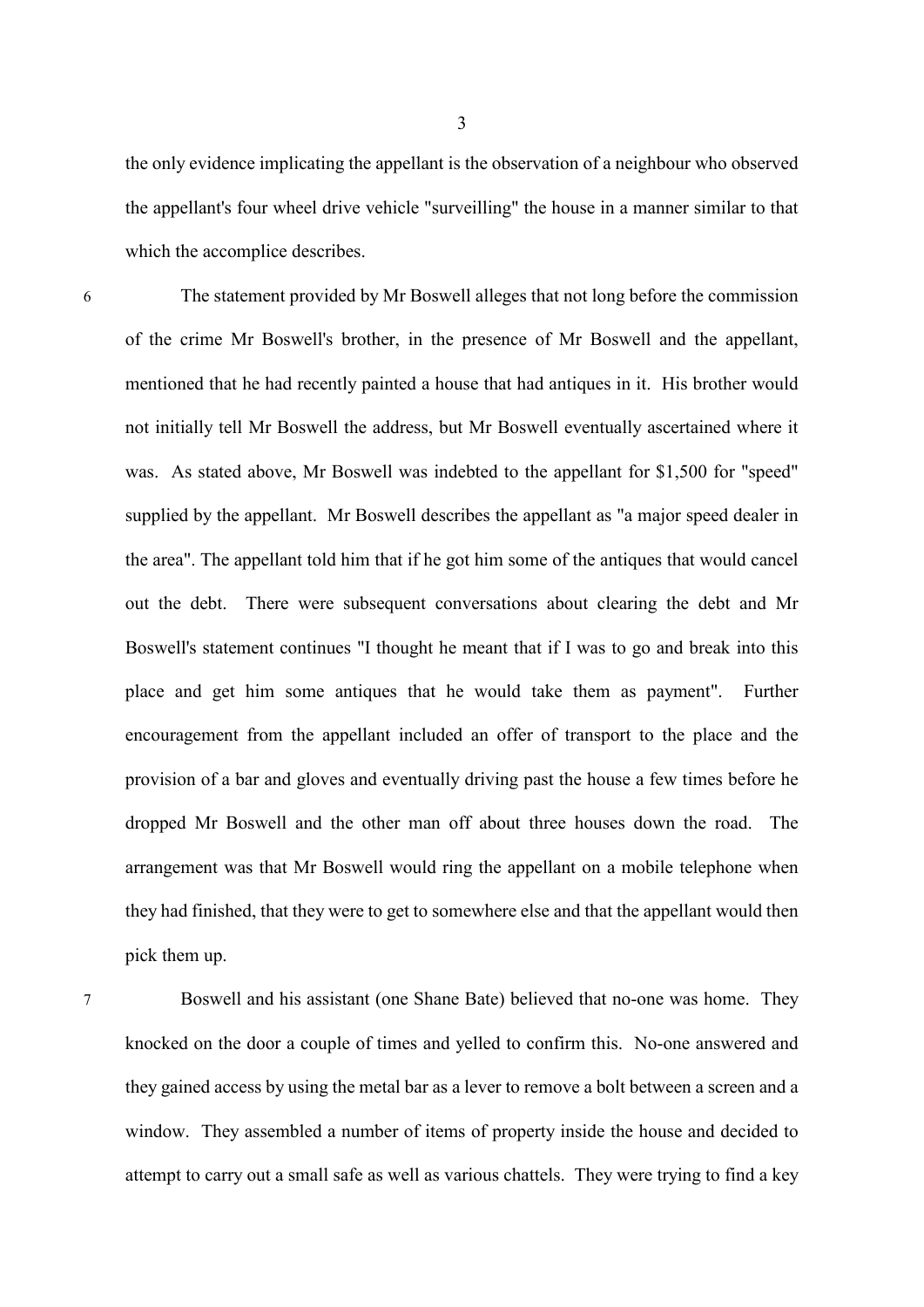to exit the premises when the owner came into the house and ordered them out. Boswell then threatened her with the bar and the personal violence and indignities ensued. They took the complainant's car and drove it to Carindale and eventually the stolen items were transferred into the appellant's four wheel drive vehicle. The proceeds were then divided. Mr Boswell had spoken to the appellant only once after that occasion.

8 When Mr Boswell made contact with the appellant after committing the crimes, he recalls saying to the appellant "What the fuck are you doing John? This has turned from a burg to a stick-up".

9 There is no evidence that the appellant was party to any unlawful purpose that involved the use of physical violence and Mr Boswell's statement suggests his intention was to assist in the breaking and entering of unoccupied premises. There is however considerable evidence of his planning and assistance in the breaking, entering and stealing. Whether the physical violence was a probable consequence of any purpose to which the appellant was a party is of course a jury question.

10 Having regard to the fact that the Crown case depends upon the acceptance of evidence of an accomplice and that there would seem to be some corroboration, the case against the appellant so far as the breaking, entering and stealing charges are concerned might be described as moderately strong. The case concerning his criminal liability for the acts of the others after the owner returned must however be regarded as less strong. If convicted on the former charges the appellant might well expect a custodial term and without wishing to influence any future decisions which will be based upon actual and more detailed evidence, his jeopardy might well be in the area of at least several years imprisonment. It would be considerably higher if he is found guilty of involvement in the more serious further offences.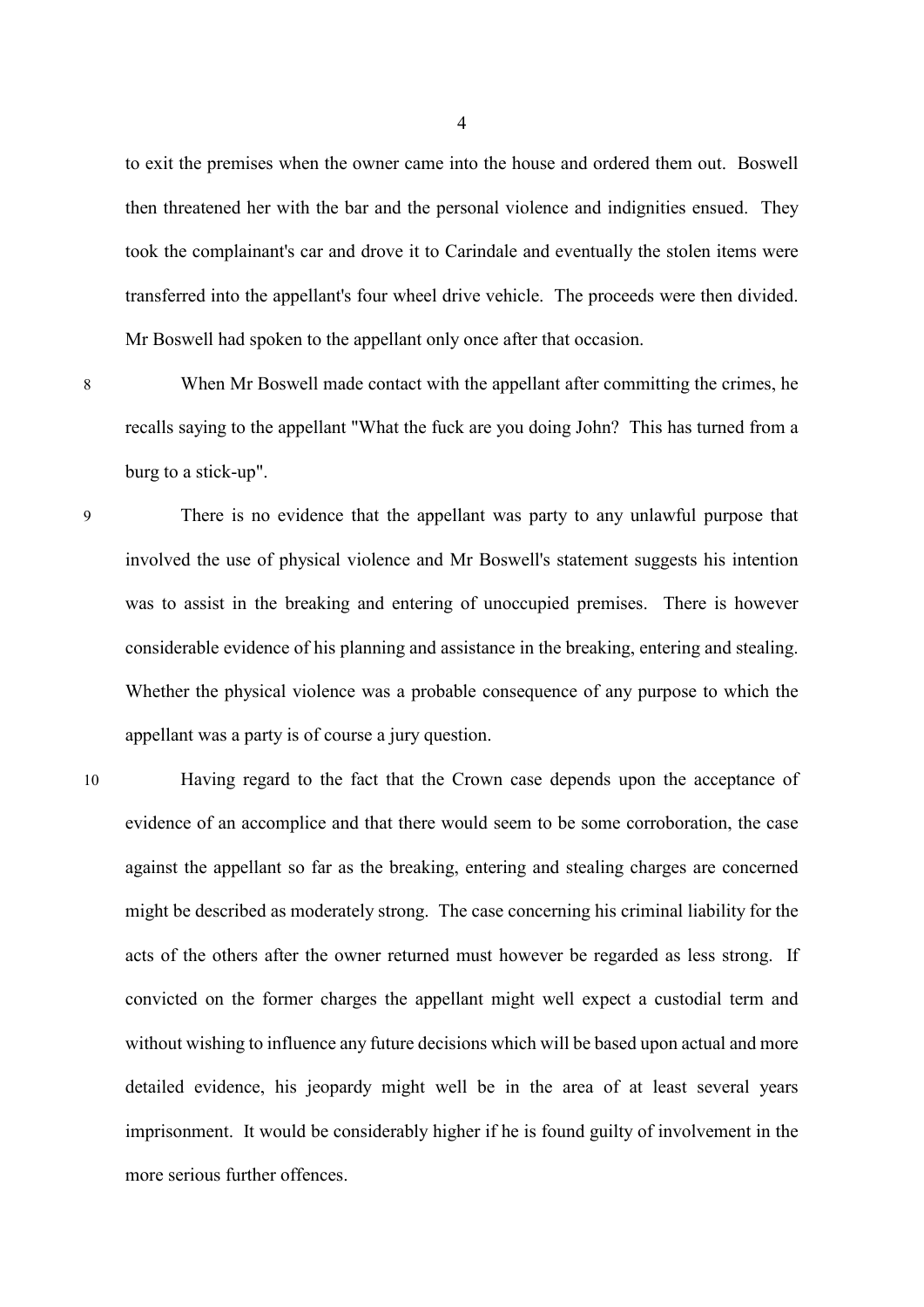#### **Was the appellant obliged to show cause?**

11 Section 9 of the *Bail Act* prima facie confers upon any unconvicted person who is brought before a court the right to a grant of bail. The court's obligation to grant bail is however "subject to this Act"<sup>2</sup>. The principal source of the court's power of refusal is s16. The main grounds for refusal to grant bail are satisfaction by the court that there is an unacceptable risk that the defendant would fail to appear, or satisfaction by the court that while released on bail the defendant would commit an offence<sup>3</sup>. Other recognised grounds are satisfaction that release of the defendant would endanger the victim or some other person or interfere with witnesses<sup>4</sup>. Another ground is that custody is desirable for the defendant's own protection<sup>5</sup>.

12 There is a further provision which reverses the defendant's prima facie entitlement under s9, and, when applicable, requires the defendant to show cause why his or her detention in custody is not justified<sup>6</sup>. Relevantly to the present situation it provides:

"Where the defendant is charged-

(c) with an indictable offence in the course of committing which the defendant is alleged to have used or threatened to use a firearm, offensive weapon or explosive substance

...

...

<sup>3</sup> Section 16(1)(a)(i) and s16(1)(a)(ii)(A).

<sup>4</sup> Section 16(1)(a)(ii)(B) and (C).

- $5$  Section 16(1)(b).
- $6$  Section 16(3).

<sup>2</sup> Section 9.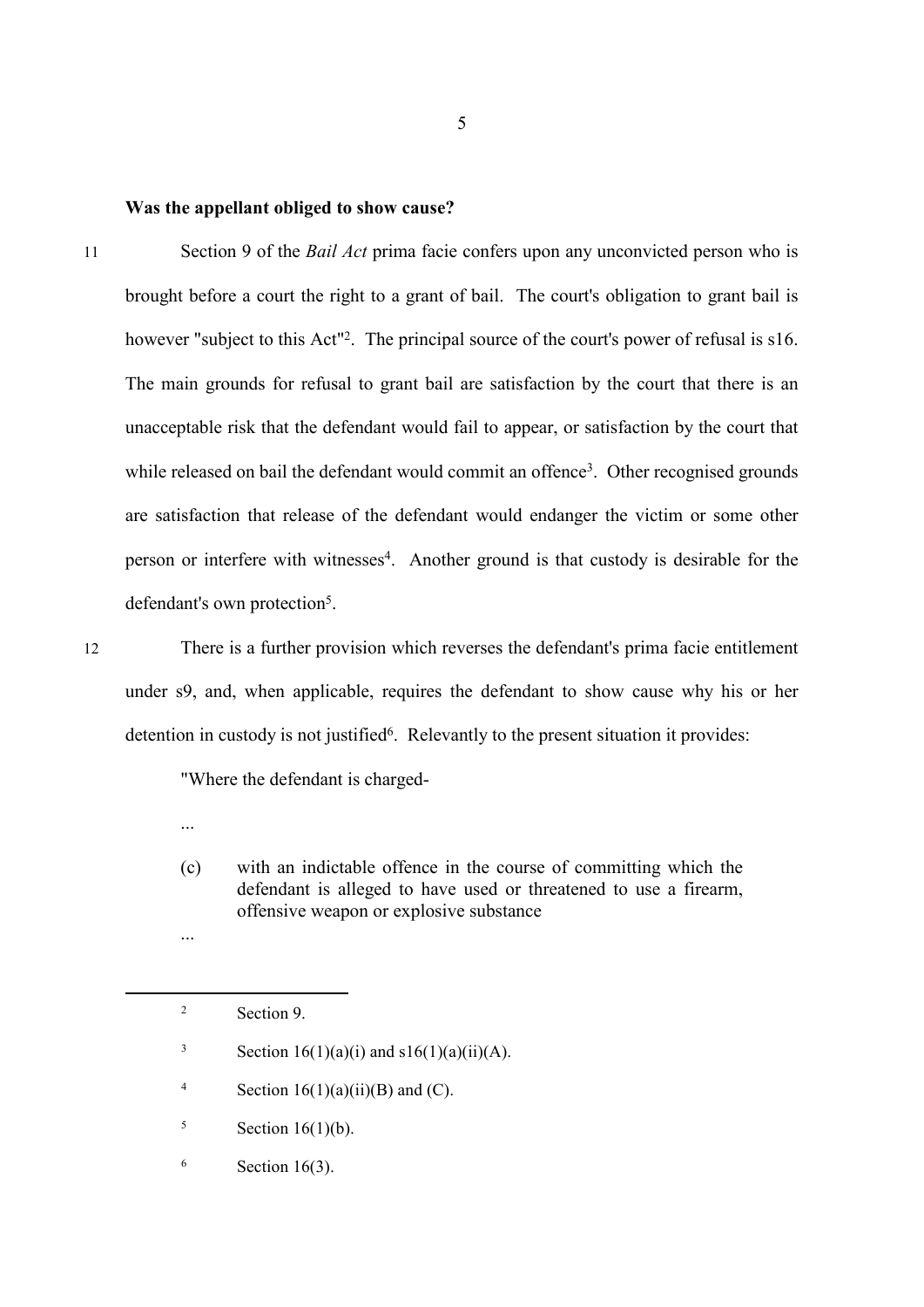the court or police officer shall refuse to grant bail unless the defendant shows cause why the defendant's detention in custody is not justified ...".

13 The difficulty in the present case lies in determining whether "the defendant is alleged to have used ... [an] offensive weapon". The relevant charges that have actually been laid against the appellant have been drawn in reliance upon ss7, 8 and 411 of the Criminal Code. One in particular alleges that the appellant stole from the complainant various property and that he was at the time armed with an offensive weapon namely a metal bar. Both sections 7 and 8 of the Code, which deem the non-active participant to have actually committed the offence, permit such an allegation to be made. However the "allegation" of the prosecutor in court (both before the chamber judge and here) is that this defendant did not personally use an offensive weapon. The question then is whether on the proper construction of s16(3)(c) this appellant is alleged to have used an offensive weapon.

14 In my view it would be unrealistic to construe this subsection in isolation from the basic provisions of the Criminal Code concerning parties to offences. Were the subsection to be read as a reference to no more than the actual physical acts of a particular defendant, an armed robbery in which, consistently with the plan, one offender uses a gun and the other assists him and puts the money into a bag, the former would have to show cause for the granting of bail while the latter would not. The development of the criminal law has shown an increasing recognition of the importance of the mental state of the offender, and in my view the limited construction advanced on behalf of the appellant is unrealistic. At the preliminary stage at which courts must grapple with the question whether bail should or should not be granted, there is usually little more upon which the court can act than the respective allegations of the Crown and the defendant. In my view, the words are to be construed in the wider sense that is bestowed upon the alleged facts by reference to ss 7 and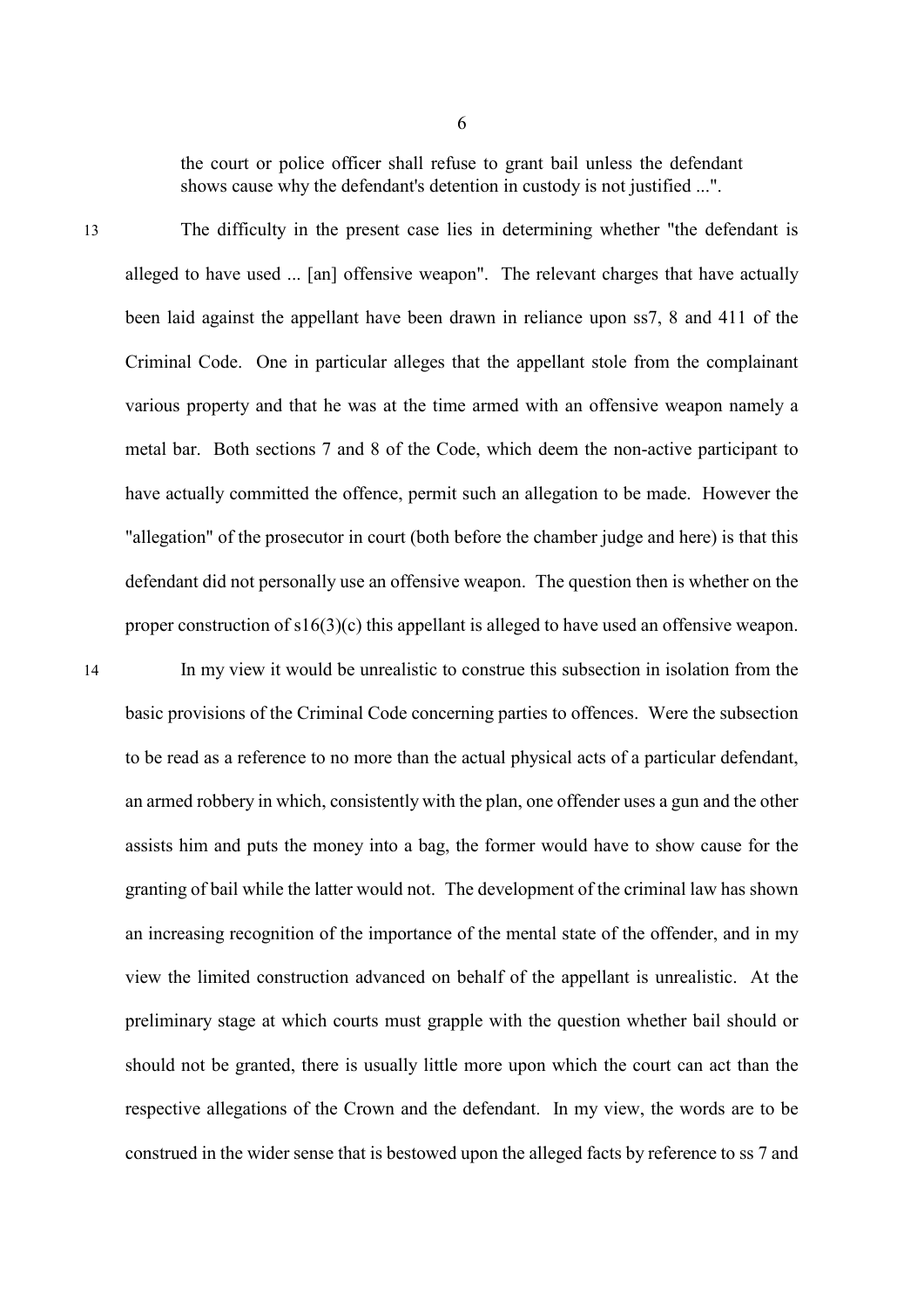8 of the Code.

15 It follows that the appellant needed to show cause why his detention in custody was not justified.

#### **Risk of failure to appear?**

- 16 The appellant is aged 37. He has a criminal history which could not to this stage be described as serious. It has however brought him before courts on 10 separate matters over the past 20 years. He has always answered his bail. Six of the convictions are for relatively minor drug offences apparently involving his use of cannabis, although it is noted that there was one offence of supplying and another of producing a drug. His only custodial term was one month in 1985 for breach of a probation order. His other offences include one of dishonesty when he was 17, speeding when he was 21 and an incident involving illegal use of a firearm when he was 23.
- 17 His wife, from whom he is separated, has offered a substantial surety of \$30,000 and a place to live. He has close family ties in this state including his four children with whom he maintains close and frequent contact.
- 

18 This is not a case in which there is an unacceptable risk that the appellant might abscond or fail to appear. However, bail was not refused on that basis, and the Crown does not seek to support it on that ground. Rather, the only ground said to justify the refusal is that if he were granted bail there is an unacceptable risk that he would re-offend.

#### **Risk of re-offending?**

19 The learned chamber judge did not in his brief reasons advert to the question of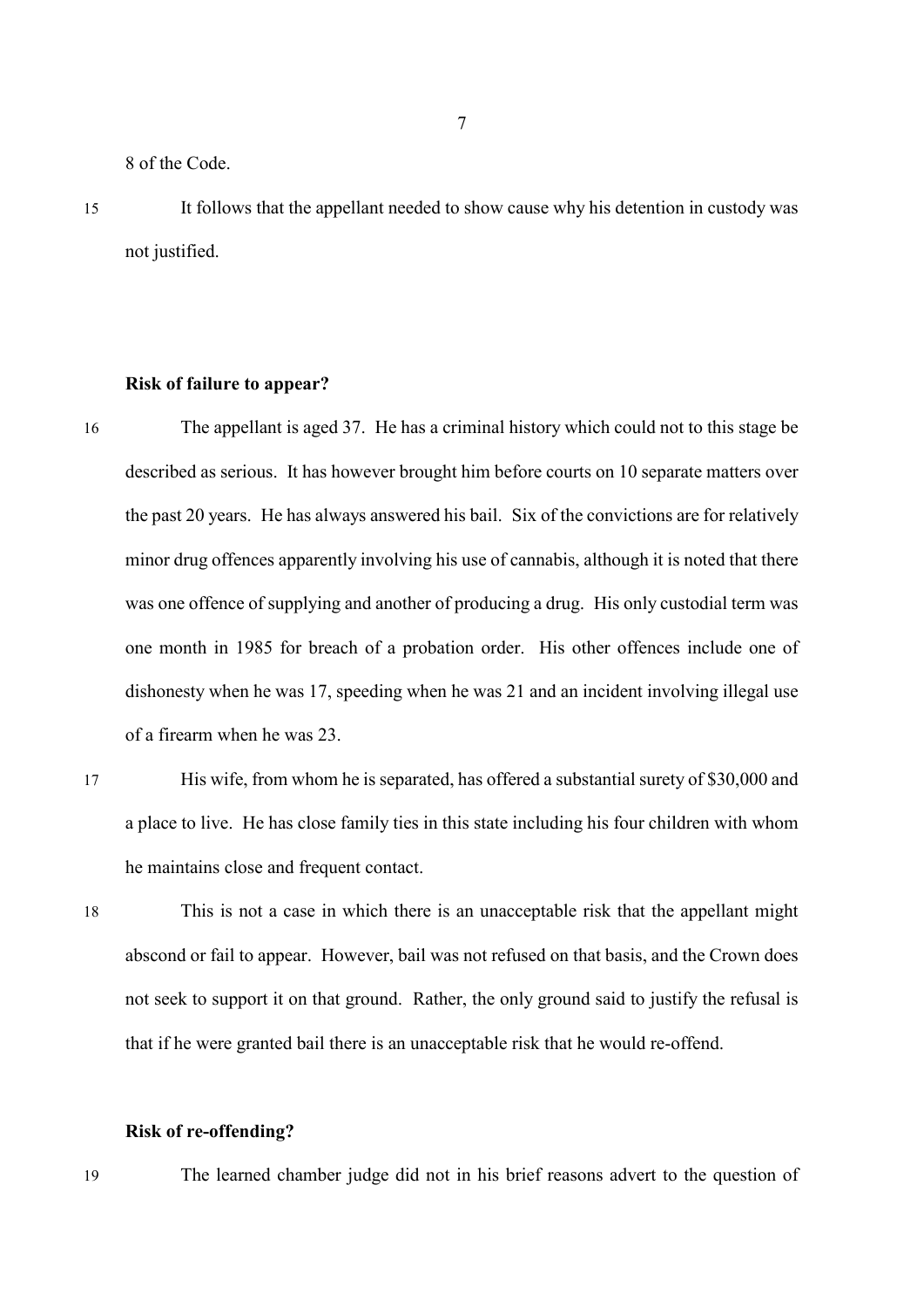onus. However the only basis upon which bail was refused was his Honour's view that there was an unacceptable risk that the appellant whilst released on bail would commit an offence. This conclusion was prefaced by the comment:

"The evidence, if accepted on trial, does reveal an unscrupulous person who cold bloodedly planned an exercise by which others, for the applicant's gain in respect of drug related offences, would relieve an elderly woman of her treasured possessions".

The evidence of course does not suggest that the appellant knew that the owner of the property in question was an elderly woman, but at all events it was fair to observe that on the Crown case the appellant would rightly be regarded as guilty of despicable conduct. That however does not say a great deal about the likelihood of re-offending. Counsel for the Crown submitted that there is reason to fear that if released the appellant would commit further drug offences. The only allegation of recent drug activity comes from the accomplice Mr Boswell and it is noteworthy that notwithstanding his making of that allegation some months ago the appellant has not been charged with any drug offences.

20 The appellant has of course been convicted on drug offences on six occasions over the past 16 years (the last occasion being possession of a drug in July 1997, in respect of which he was fined \$400). There is no evidence to suggest that he re-offended or failed in any respect to comply with his obligations during any of the previous periods when he was granted bail.

21 No grant of bail is risk-free. The grant of bail however is an important process in civilised societies which reject any general right of the executive to imprison a citizen upon mere allegation or without trial. It is a necessary part of such a system that some risks have to be taken in order to protect citizens in those respects. This does not depend on the so-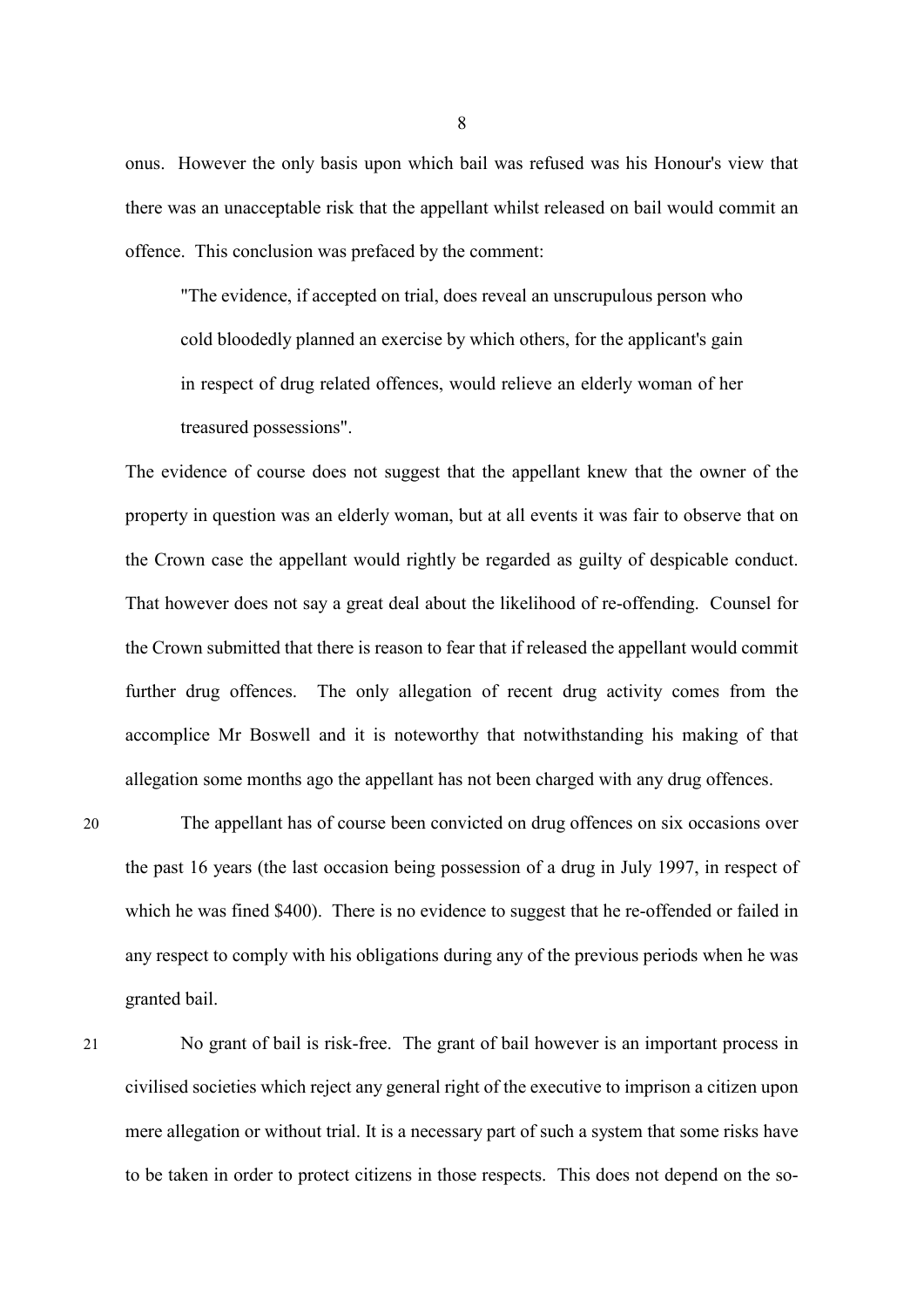called presumption of innocence which has little relevance in an exercise which includes forming provisional assessments upon very limited material of the strength of the Crown case and of the defendant's character. Recognising that there is always some risk of misconduct when an accused person or for that matter any person, is free in society, one moves to consideration of the concept of unacceptable risk.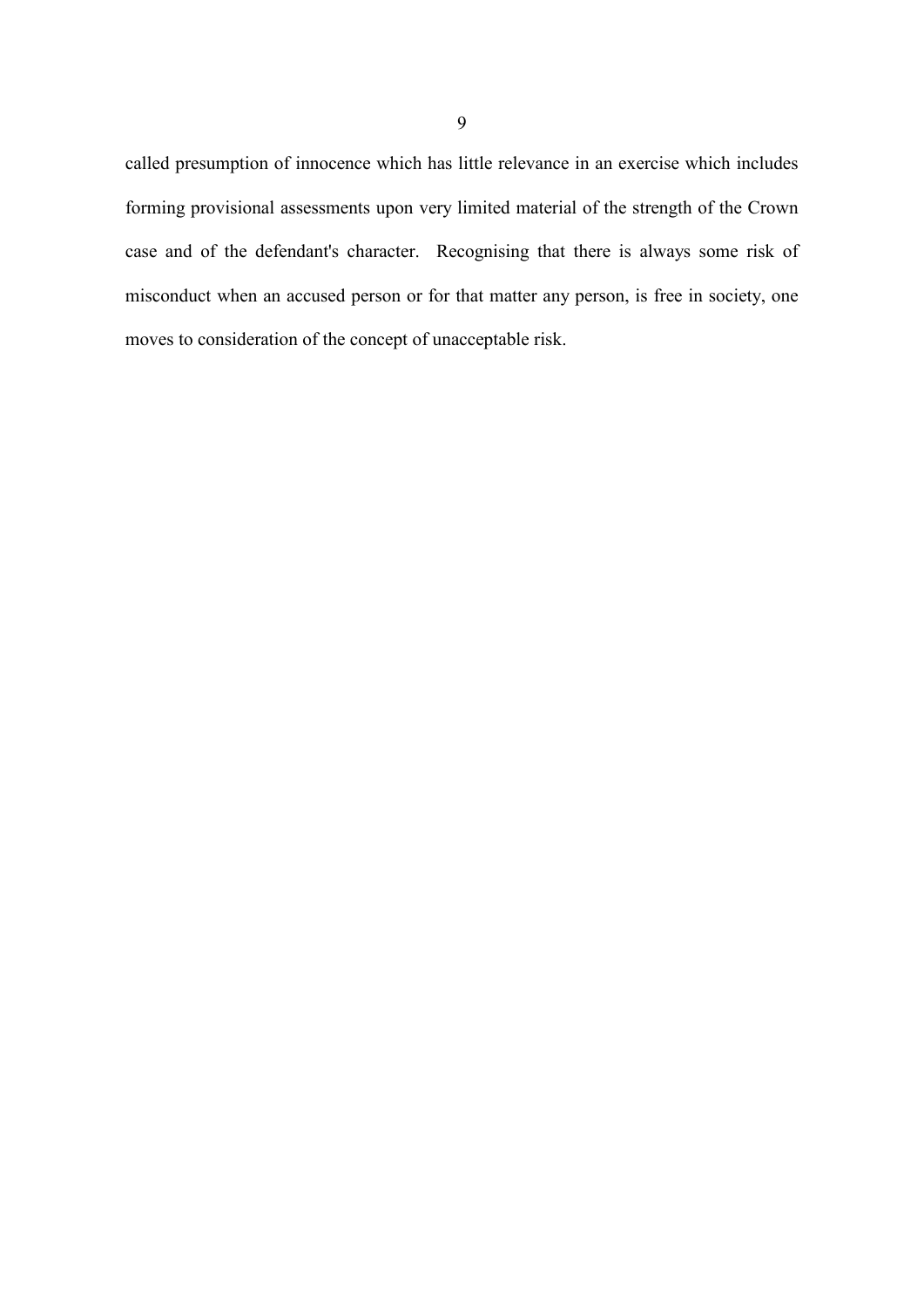22 In the present case the appellant must be well aware of the great damage he would do to his already vulnerable situation if he committed offences while on bail. Furthermore his wife would be subject to the loss of a substantial surety (\$30,000) if this were to happen. The conditions proposed for a grant of bail include his residing in a house owned by his proposed surety, who would be expected to withdraw the surety if she became aware or even suspicious of offending behaviour on his part. It is common ground that the earliest possible time by which a trial could occur would be seven months and that it might well be between ten or even eleven months before he is brought to trial. The length of incarceration before trial is an important factor when a defendant attempts, as this appellant must, to show that his detention in custody is not justified.

10

23 The decision below is one which involves the exercise of a discretion, and this court will only interfere when the discretion can be seen to have miscarried, upon the well known principles stated in *House v The King*<sup>7</sup> . In my view, on the whole of the evidence placed before the court, including the appellant's former successful responses to bail, the very tenuous nature of the suspicion that he might re-offend before he is tried and the disincentives against re-offending that are provided by the proposed grant including the requirement of a substantial surety, the finding that there is an unacceptable risk that the appellant while released on bail would commit an offence was not reasonably open.

24 I would allow the appeal, and order that bail be granted in the terms stated in paragraphs 5 to 12 of the notice of appeal.

<sup>(1936) 55</sup> CLR 499, 504-505. Cf *Gronow v Gronow* (1979) 144 CLR 513, 534 and *Ex parte Maher* [1986] 1 Qd R 303, 313.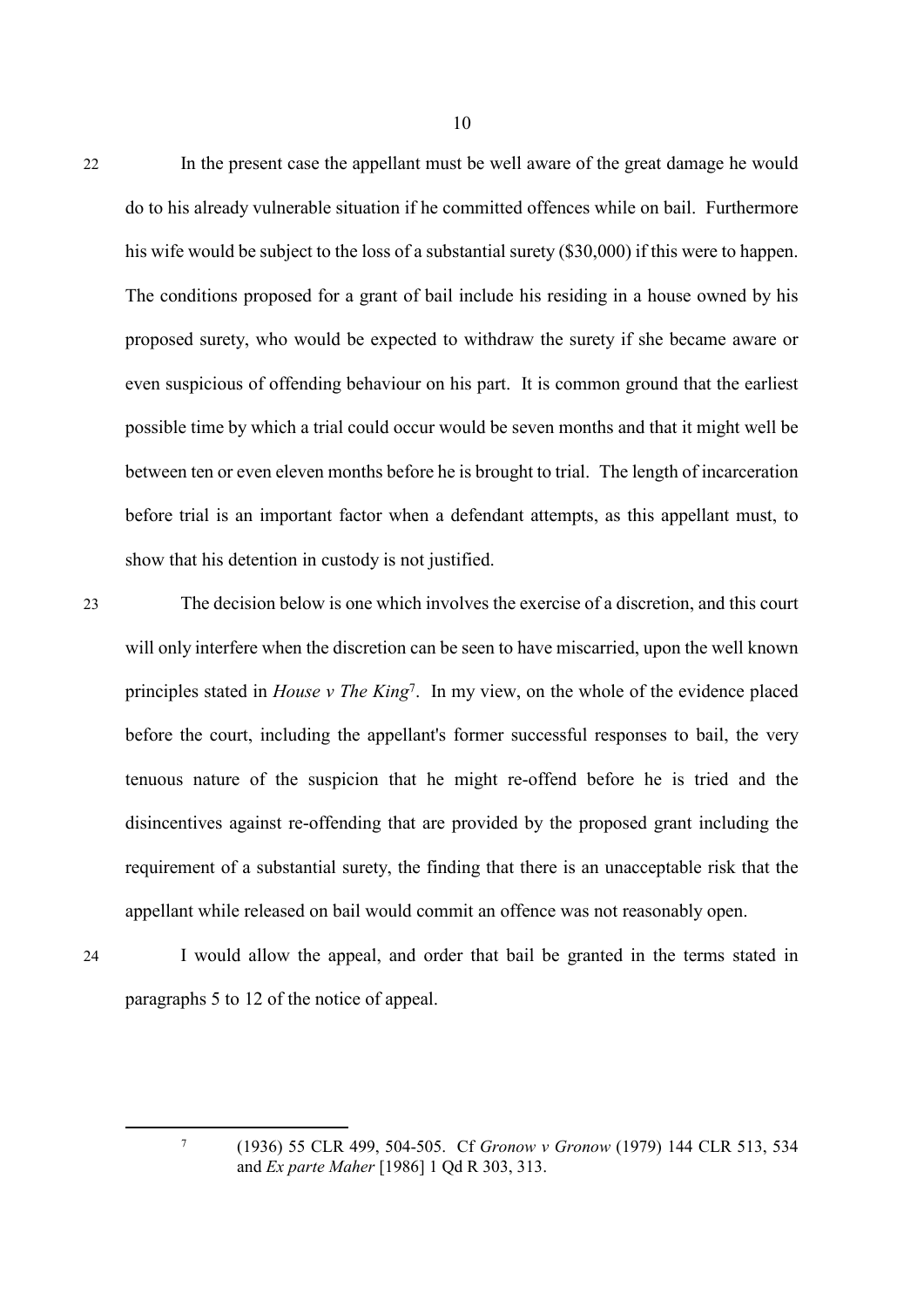## IN THE COURT OF APPEAL

#### SUPREME COURT OF QUEENSLAND

Appeal No 7123 of 1999

Brisbane

Before: McPherson JA Thomas JA Derrington J

[Williamson v DPP (Qld)]

#### BETWEEN:

#### JOHN REGINALD WILLIAMSON

Appellant

# AND:

# THE DIRECTOR OF PUBLIC PROSECUTIONS (QUEENSLAND) Respondent

#### **REASONS FOR JUDGMENT - DERRINGTON J**

#### **Judgment delivered 27 August 1999**

- 1 The judgment of Thomas JA sets out all the circumstances and issues which need not be repeated.
- 2 Any interpretation of s. 9 of the *Bail Act* should reflect that it lies within legislation which is intended to have application on the merits according to certain conceptual criteria of a practical nature, rather than by strict literary construction.
- 3 With respect, I agree with the conclusion reached by Thomas JA and with his reasons on this issue and would add one further observation. The reference in s. 16(3)(c) to "an indictable offence in the course of committing which the defendant is alleged to have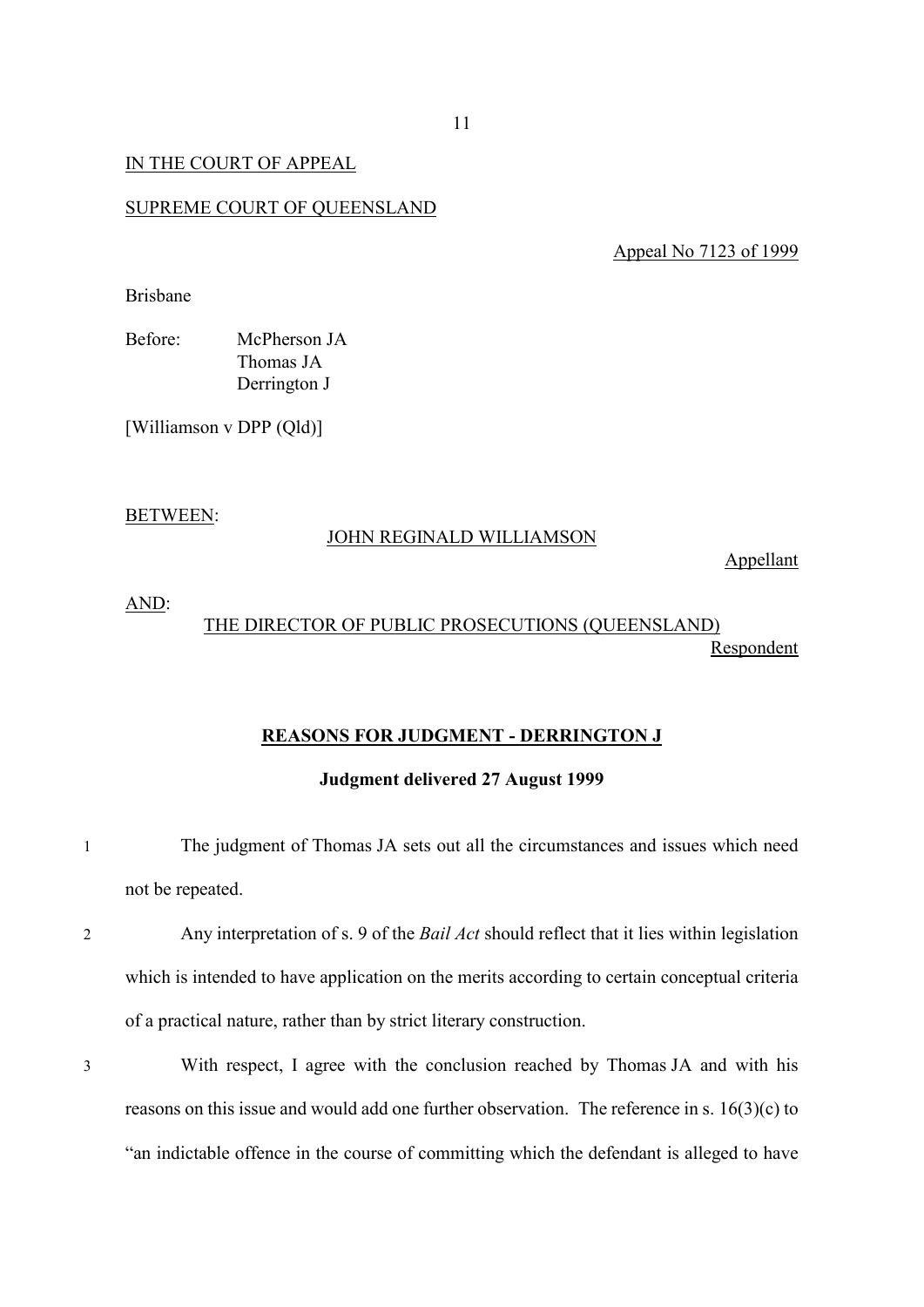used ... a firearm, offensive weapon or explosive substance" should be read broadly in order to meet the plain purpose of the provision in restricting bail in cases where a danger of serious violence might be a feature of the applicant's conduct if he is granted bail. That is to be measured by certain features of the offence in respect of which bail is sought, and, the use of a firearm or other offensive weapon to which the applicant for bail has been a party in the commission of the offence is relevant to this issue, even if the applicant was not the person handling it.

4 In this context, it would be wrong strictly to limit the connotation of the word "used" to a level that is impractical to the purpose of the provision. If in the commission of the offence it is alleged to have been used by the defendant through the agency of an accomplice, that would still come within the concept of using it in the commission of the offence in the broad sense which is appropriate to the legislative purpose.

5 The only other issue where further discussion is necessary relates to the question whether there was an unacceptable risk of the appellant's re-offending, and it follows from what has been said that the onus in this respect lies upon him.

6 The learned primary judge was very concerned as to the appellant's character by reason of the features which he described as revealed in that part of the Crown case which was strong. He said:

> "The evidence, if accepted on trial, does reveal an unscrupulous person who cold-bloodedly planned an exercise by which others, for the appellant's gain in respect of drug related offences would relieve an elderly woman of her treasured possessions.".

With the exception of the word "elderly", which was correct but not necessarily known to the appellant, this description was fair, and that exception is fairly irrelevant.

7 Although he was not elaborate in this explanation, the learned primary judge was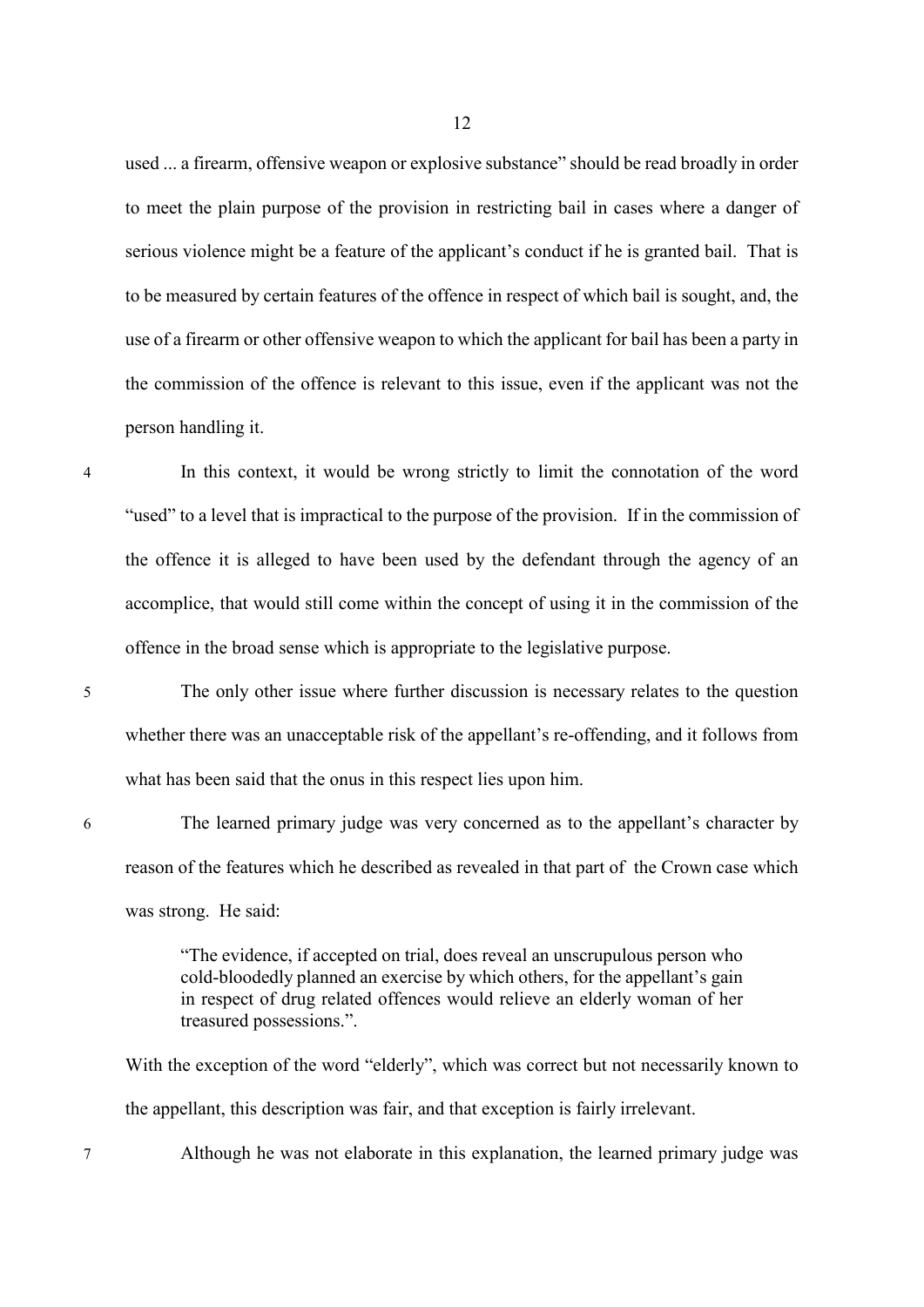obviously moved by the combination of the appellant's involvement in drug dealing together with his planning and organisation of house-breaking and his inveigling of others, who owed him a drug debt, to perform the criminal acts while he ran less risk from a more remote position. It would lead to a higher risk of re-offending than if his proclivity were to commit the offence himself with greater danger of being caught. If again he were to use other persons to commit the act, it also suggests a more calculating mind that might be less deterred by any inhibition attached to his being on bail and his associated cold-bloodedness would reduce other inhibitions of a more natural character associated with remorse or fear. The concern of the learned primary judge in respect of these matters is understandable.

8 As against the totality of these factors, there are the countervailing factors mentioned in the judgment of Thomas JA. With respect, while I agree as to their existence, I am unfortunately not persuaded that their strength is as powerful as he would suggest for, if the appellant were as adroit in manipulation, as calculating, and as cold-blooded as the case against him suggests, the inhibitions referred to would have less force.

9 His obligation to show cause why he should have bail must require a varying level of onus depending upon the seriousness of the circumstances. In the present case, although his co-accused was armed, and indeed the weapon was supplied by the appellant, it was supplied primarily for the purpose of gaining entry to the building rather than for use as a weapon, though its possible use in that way might be foreseeable. Such a secondary status of that feature necessarily reduces its seriousness. In practical terms, it means that in showing cause, he does not have a very substantial obstacle to his persuasion of the Court of the unlikelihood of his re-offending with a weapon.